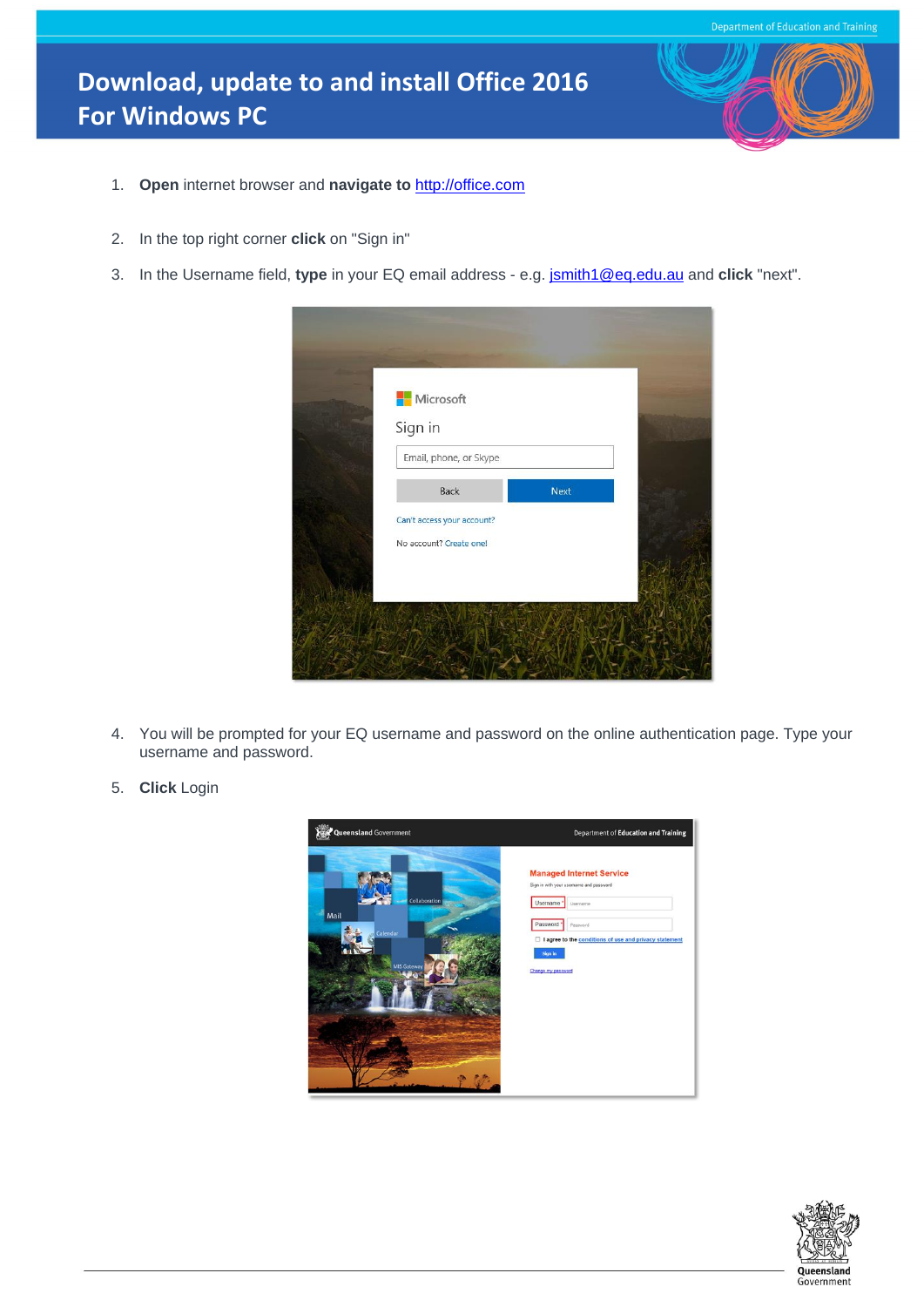6. In the top right corner, click on the "Install office apps" then "Office 2016".

| Apps<br>Office 2016<br>$x \exists$<br>啯<br>N<br>N <sup>3</sup><br>$\bullet$<br>$\mathbf{s}$<br>w<br>Includes Outlook, OneDrive for Business,<br>↓<br>Class<br>Outlook<br>OneDrive<br>Word<br>Excel<br>PowerPoint<br>OneNote<br>SharePoint<br>Notebook<br>Other install options<br>$\rightarrow$<br>Explore all your apps $\rightarrow$ | Install Office apps $\vee$<br>Word, Excel, PowerPoint, OneNote, and more.<br>Install a different language, the 64-bit version,<br>or other apps available with your subscription. | Good afternoon |  |  |  | Q | Search apps, documents, people, and sites |
|----------------------------------------------------------------------------------------------------------------------------------------------------------------------------------------------------------------------------------------------------------------------------------------------------------------------------------------|-----------------------------------------------------------------------------------------------------------------------------------------------------------------------------------|----------------|--|--|--|---|-------------------------------------------|
|                                                                                                                                                                                                                                                                                                                                        |                                                                                                                                                                                   |                |  |  |  |   |                                           |
|                                                                                                                                                                                                                                                                                                                                        |                                                                                                                                                                                   |                |  |  |  |   |                                           |
|                                                                                                                                                                                                                                                                                                                                        |                                                                                                                                                                                   |                |  |  |  |   |                                           |

- 7. A pop up message will appear prompting you to run or save the .exe file. Ensure that the source is as per below - *c2rsetup.officeapps.live.com*.
- 8. **Click** on 'Save'. The file will automatically begin to download.

| Do you want to run or save Setup.X86.en-US_O365ProPlusRetail_99325df2-9fda-453a-8b31-9753732bf4a3_TX_PR_exe (3.08 MB) from c2rsetup.officeapps.live.com? |  |                         |  |        |  |  |
|----------------------------------------------------------------------------------------------------------------------------------------------------------|--|-------------------------|--|--------|--|--|
| This type of file could harm your computer.                                                                                                              |  | Run Save $\blacksquare$ |  | Cancel |  |  |
| When the file has completed downloading click on 'Run'                                                                                                   |  |                         |  |        |  |  |

9. When the file has completed downloading, **click** on 'Run'.

| The Setup.X86.en-US_O365ProPlusRetail_99325df2-9fda-453a-8b31-9753732bf4a3_TX_PR_b_64_.exe download has completed. |  |             |                |  |  |  |
|--------------------------------------------------------------------------------------------------------------------|--|-------------|----------------|--|--|--|
|                                                                                                                    |  | Open folder | View downloads |  |  |  |

*Please note this file is approx. 2GB and may take a while to download depending on your bandwidth speed.*

10. You will be prompted with a message to make changes to your computer. **Select** 'Yes'.

|              | changes to this computer?     | <b>User Account Control</b><br>Do you want to allow the following program to make            |
|--------------|-------------------------------|----------------------------------------------------------------------------------------------|
|              | Program name:<br>File origin: | Microsoft Office<br>Verified publisher: Microsoft Corporation<br>Hard drive on this computer |
| Show details |                               | <b>Yes</b><br>No                                                                             |
|              |                               | Change when these notifications appear                                                       |

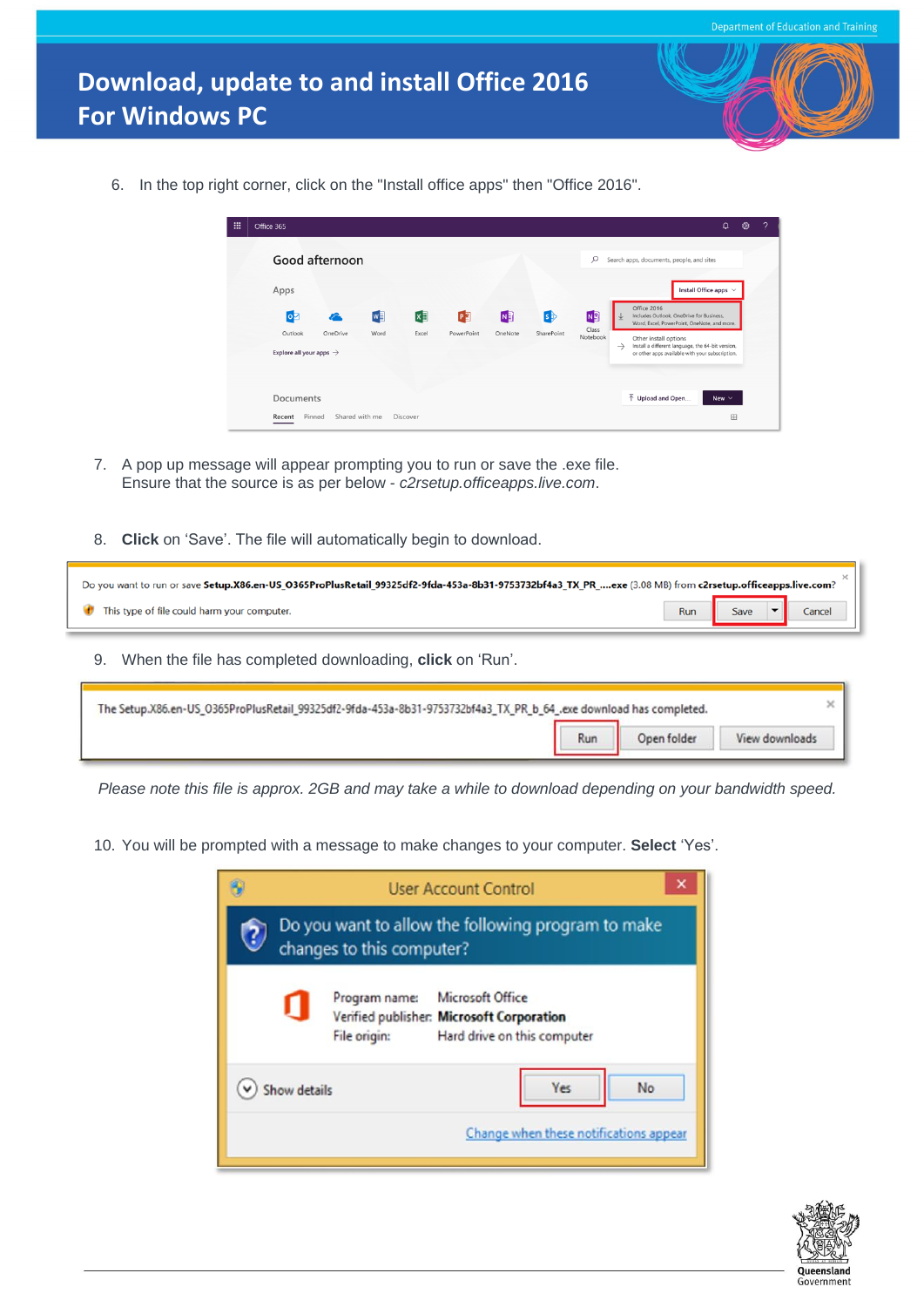## **Download, update to and install Office 2016 For Windows PC**



12. Office 2016 will start to install onto your computer, wait for this to finish.

*Note: If you currently have Office 2013 installed, ensure all Microsoft applications are closed during the installation. You may be prompted to close all Microsoft applications if they are still open.*